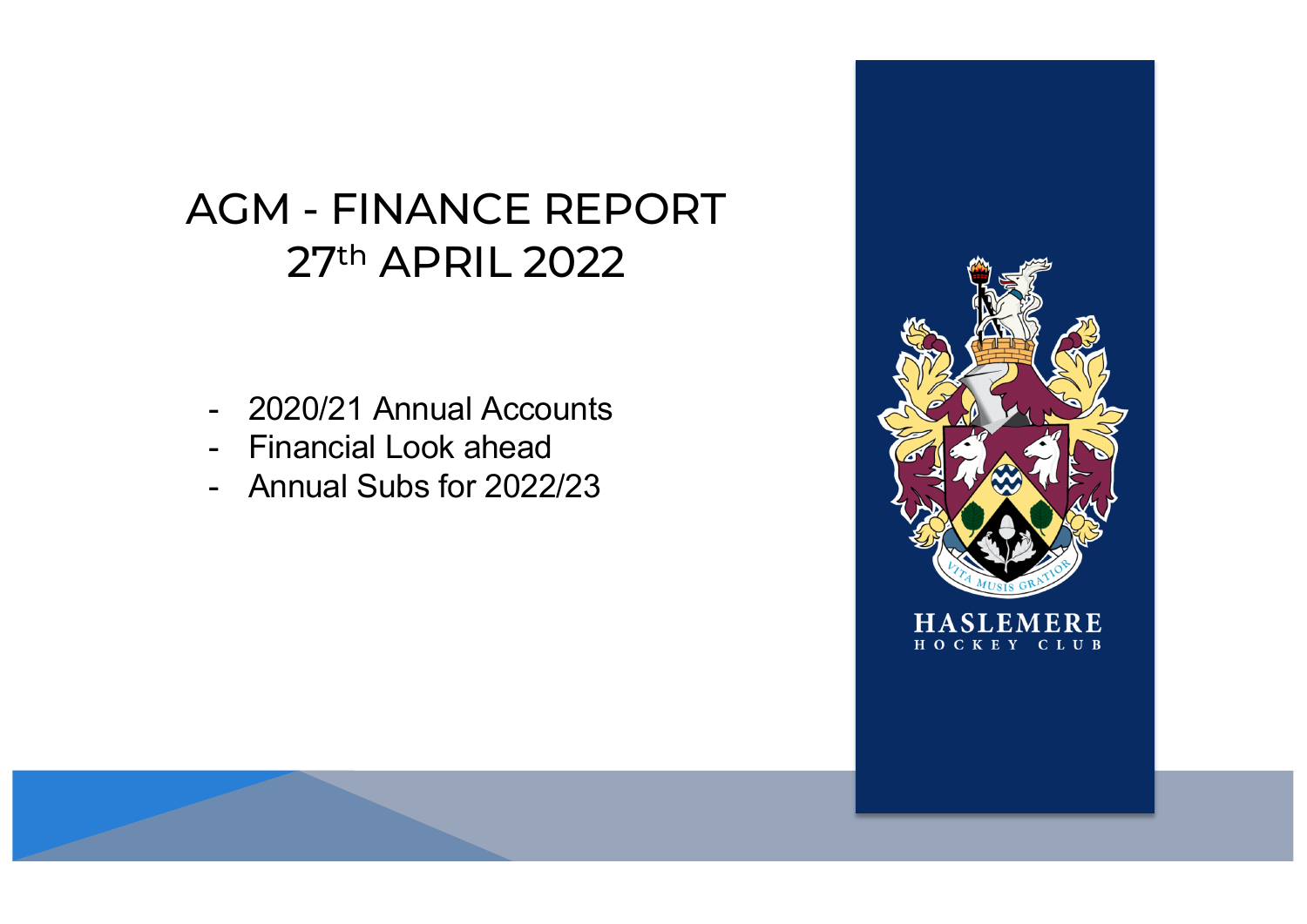### **2020/21 Financial Results** *Profit & Loss*

- Headline Profit of £2,415 although slightly in profit is good result following what was a reduced season (<12 week) due to COVID. Measures were put in place to defer subscription income into the following season for members.
- Peter Williams has reviewed the 2020/21 accounts.

#### **Income** *–£77k down 13%*

- Match Fees of £15k **down £4k** (-21%) due to reduced playing season
- Total Subs collected was £74k **up £10k** (+16%) year on year due to increased membership mainly in the Junior Section (+12%) and rate increase (+4%). As the season was incomplete, the club deferred £29,595 of the subscription income into the next season.
- With a reduced season, strong demand for offseason Spring/Summer Camps drove the Other Income - Junior with a near 3x increase in Income to £12k

#### **Expenses** *– Underlying £60k down 29%*

- Ground hire cost is down 25% Reduced season, 12 weeks only
- Teas were suspended in 2020/21 due to COVID
- The club continues to invest in the School Programmes despite Income from the festival no longer occurring (resumption expected in 2022).
- Coaching costs down 50% in line with the reduced coaching schedule due to COVID
- Stripe fees increased as Teamo is now fully embedded with all member collections through Stripe or Gocardless. 2.4% of total revenue.
- Website costs cover new website hosting, and teamo fees.
- Travel line broken out and restated into prior years. (typically IoW ferry costs for away team)

|                                      | Actual<br>20/21     | Actual<br>19/20 | Actual<br>18/19 | Actual<br>17/18 |
|--------------------------------------|---------------------|-----------------|-----------------|-----------------|
| <b>Income</b>                        |                     |                 |                 |                 |
| <b>Match Fees</b>                    | 15,201              | 19,321          | 13,791          | 14,064          |
| <b>Bank Interest</b>                 | 16                  | 81              | 13              | 13              |
| Subs - Juniors                       | 29,897              | 39,110          | 39,620          | 37,818          |
| Subs - Adults                        | 14,807              | 24,730          | 19,556          | 17,822          |
| Sponsorship & Ads                    | 0                   | 1,100           | 3,475           | 3,735           |
| Equipment & Kit Sales                | 132                 | 457             | 643             | 1,112           |
| <b>Summer Hockey</b>                 | 2,096               | 2,557           | 3,718           | 525             |
| Social Events Income                 | 0                   | 0               | 0               | 851             |
| Schools Programme Income             | $\mathsf{O}\xspace$ | 1,500           | 3,500           | 2,900           |
| Other Income                         | 0                   | 2,833           | 1,872           | 493             |
| Other Income - Junior                | 11,967              | 4,100           | 0               | $\Omega$        |
| Other Income - Ladies Back to Hockey | 2,527               | 1,602           | 0               | 0               |
| <b>Total Income:</b>                 | 76,937              | 97,391          | 86,188          | 79,333          |
| <b>Expenses</b>                      |                     |                 |                 |                 |
| <b>Ground Hire</b>                   | 28,666              | 37,532          | 39,698          | 32,279          |
| Equipment & Kit Cost                 | 4,285               | 3,471           | 3,521           | 4,883           |
| Teas                                 | 434                 | 3,356           | 2,243           | 0               |
| Travel*                              | 294                 |                 | 853             | 353             |
| <b>Umpires</b>                       | 1,656               | 2,618           | 1,658           | 1,431           |
| Insurance                            | 1,939               | 1,826           | 1,946           | 1,739           |
| <b>Training Courses</b>              | 3,519               | 870             | 976             | 1,060           |
| <b>Sundries</b>                      | 242                 | 471             | 442             | 749             |
| <b>Clubs Affiliations Subs</b>       | 1,855               | 5,536           | 5,613           | 5,066           |
| Fines                                |                     | 214             | 100             | 10              |
| <b>Social Events Cost</b>            | 251                 | 0               | 367             | 623             |
| <b>Schools Programme Cost</b>        | 3,850               | 4,980           | 4,240           | 5,998           |
| Flyerz                               |                     | 0               | 0               | 654             |
| Club Coach                           | 8,948               | 19,749          | 19,298          | 22,694          |
| <b>Stripe/Gocardless Fees</b>        | 2,616               | 1,780           | 1,083           | $\Omega$        |
| Website & Software Costs             | 966                 | 1,424           | 1,245           | 1,239           |
| <b>Total Expenses:</b>               | 59,521              | 83,826          | 82,283          | 78,778          |
| <b>WHSA Kitchen</b>                  | 15,000              |                 |                 |                 |
| <b>Blue Pitch</b>                    |                     |                 | 7,350           |                 |
| Club Kit                             |                     |                 | 2,136           |                 |
| <b>Surplus/(Deficit)</b>             | 2,415               | 13,565          | (6,581)         | 555             |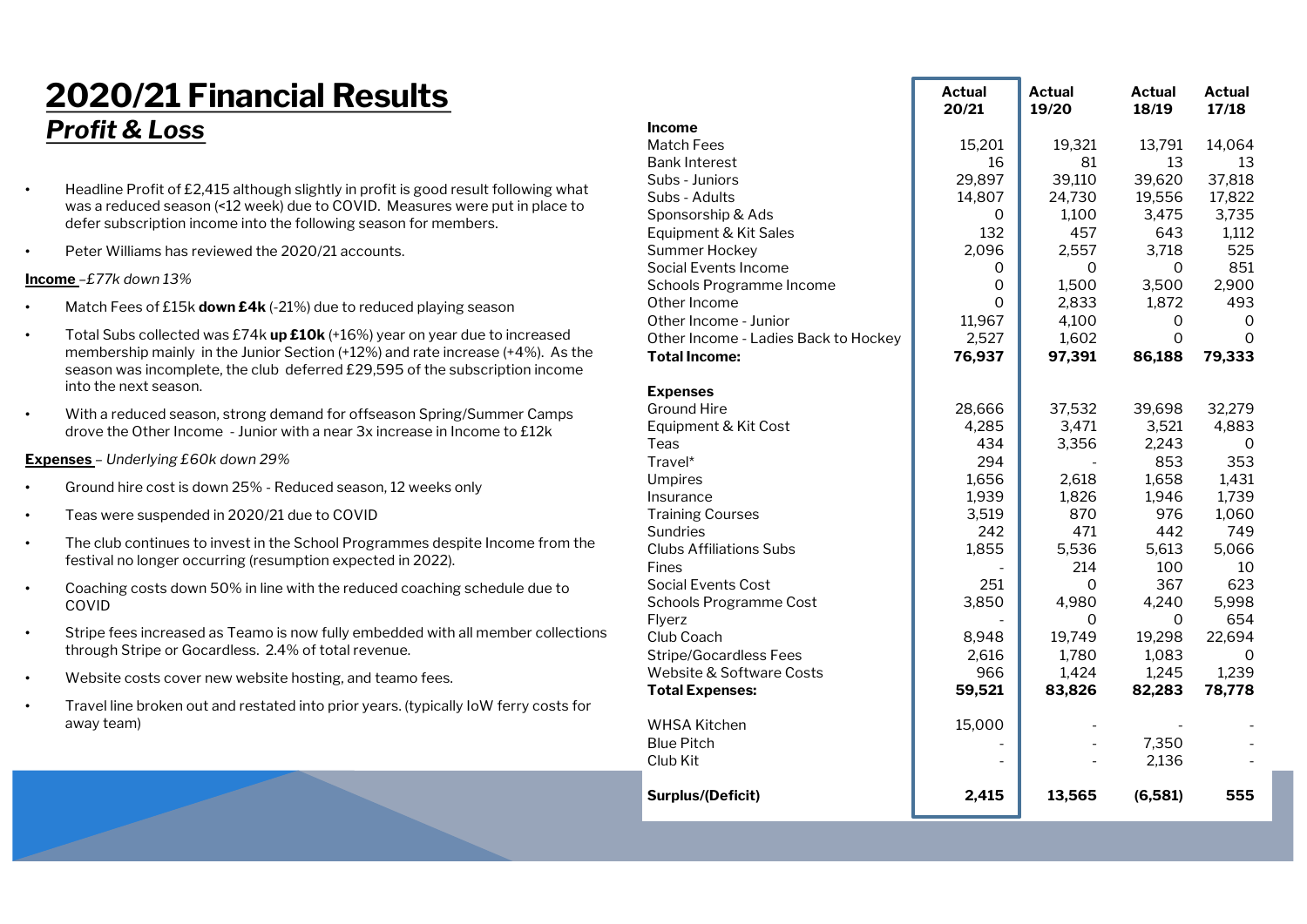### **2020/21 Financial Results** *Balance Sheet* • Year end profit of £2,416 (see Profit & Loss) • Cash in Bank @£93k due to Full Subs payments held for 21/22 season • 2021 Prepaid Income of £30k relates to subscriptions held over for the 21/22 season • 2021 Accruals of £16,562 relate to: - WHSA kitchen improvement - £15,000 - Club director Reimbursement - £296 - PFP Ground Fees - £1,266 • 2020 Accruals of £3,319 relate to: - reimbursement for club directors - £1,025 - men's coach costs - £2,294 **June 21 June 20 June 19** Accounts Receivables - - - - - - - - - - 1,805 Lloyds Bank Accounts 93,128 48,395 38,908 Stripe/GoCardless 549 28 3,219 Community Account 1,246 1,246 1,246 **Total Assets: 94,923 49,669 45,178** Prepaid Income 29,595 - 700 Accruals 16,562 3,319 11,693 **Total Liabilities: 46,157 3,319 12,393 Assets - Liabilities 48,766 46,350 32,785** Profit/(Loss) 2,416 13,565 (6,581) C/Fwd Capital 46,350 32,785 39,366 **Total Capital: 48,766 46,350 32,785**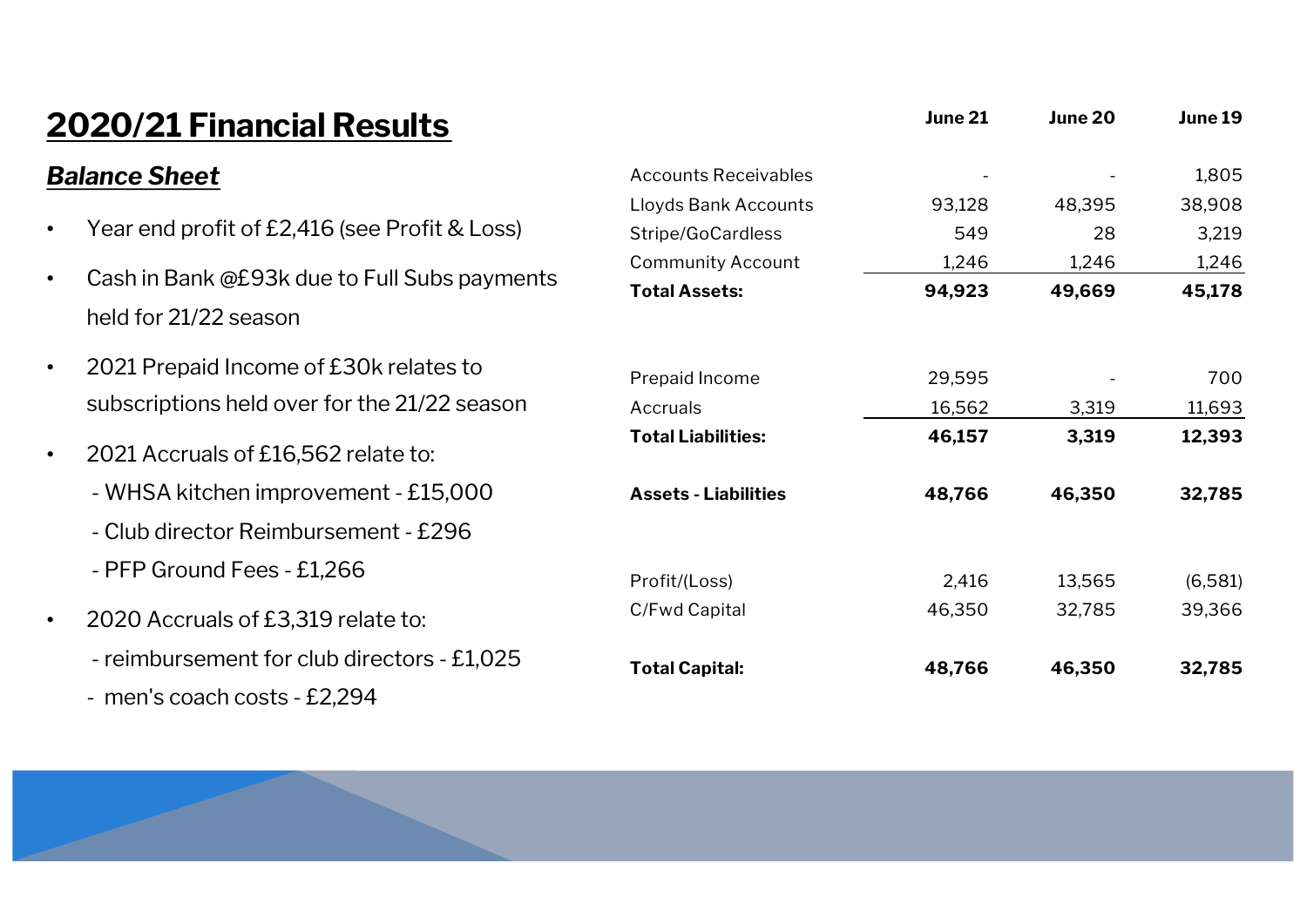|           | <b>Financial Look ahead</b>                                                     |                             | <b>Budget</b><br>22/23 | Forecast<br>21/22 | <b>Actual</b><br>20/21 | <b>Actual</b><br>19/20 |
|-----------|---------------------------------------------------------------------------------|-----------------------------|------------------------|-------------------|------------------------|------------------------|
| $\bullet$ | Financial Plans are structured to break even.                                   |                             |                        |                   |                        |                        |
| $\bullet$ | 21/22 year on year changes due to:                                              | Subs                        | 84,000                 | 91,593            | 44,704                 | 63,840                 |
|           | Sub rate increases and carried forward<br>credit from $20/21$ (£30k)            | <b>Match Fees</b>           | 19,000                 | 17,596            | 15,511                 | 19,402                 |
|           | Match Fee includes tea provision by WHSA<br>$\bullet$                           | Occasional                  | 13,000                 | 6,985             | 16,722                 | 14,149                 |
|           | Occasional Fees (Easter/LBH/Summer) to<br>$\bullet$<br>flex depending on demand | <b>Income</b>               | 116,000                | 116,174           | 76,937                 | 97,391                 |
| $\bullet$ | 22/23 Budget                                                                    | <b>Pitch Cost</b>           | 53,000                 | 50,400            | 28,666                 | 37,532                 |
|           | Assume flat members yoy (2021/22: 614)<br>$\bullet$                             | <b>Match Fee Costs</b>      | 13,500                 | 13,013            | 2,384                  | 5,974                  |
|           | Pitch cost inflation<br>$\bullet$                                               | Coaches, Camp, Equipment    | 35,000                 | 30,176            | 16,751                 | 29,070                 |
| $\bullet$ | Future challenges/opportunities                                                 | <b>Affiliation and Tech</b> | 14,450                 | 13,231            | 11,720                 | 11,250                 |
|           | 21/22 Surplus to cover continued<br>investment in Club House (£8k)              | <b>Expense</b>              | 115,950                | 106,820           | 59,521                 | 83,826                 |
|           | Sponsorship needed to support Future<br><b>Junior Strategy</b>                  | <b>Special Projects</b>     |                        | 8,000             | 15,000                 |                        |
|           | Strong cash balance sheet                                                       | <b>Surplus/(Deficit)</b>    | 50                     | 1,354             | 2,415                  | 13,565                 |